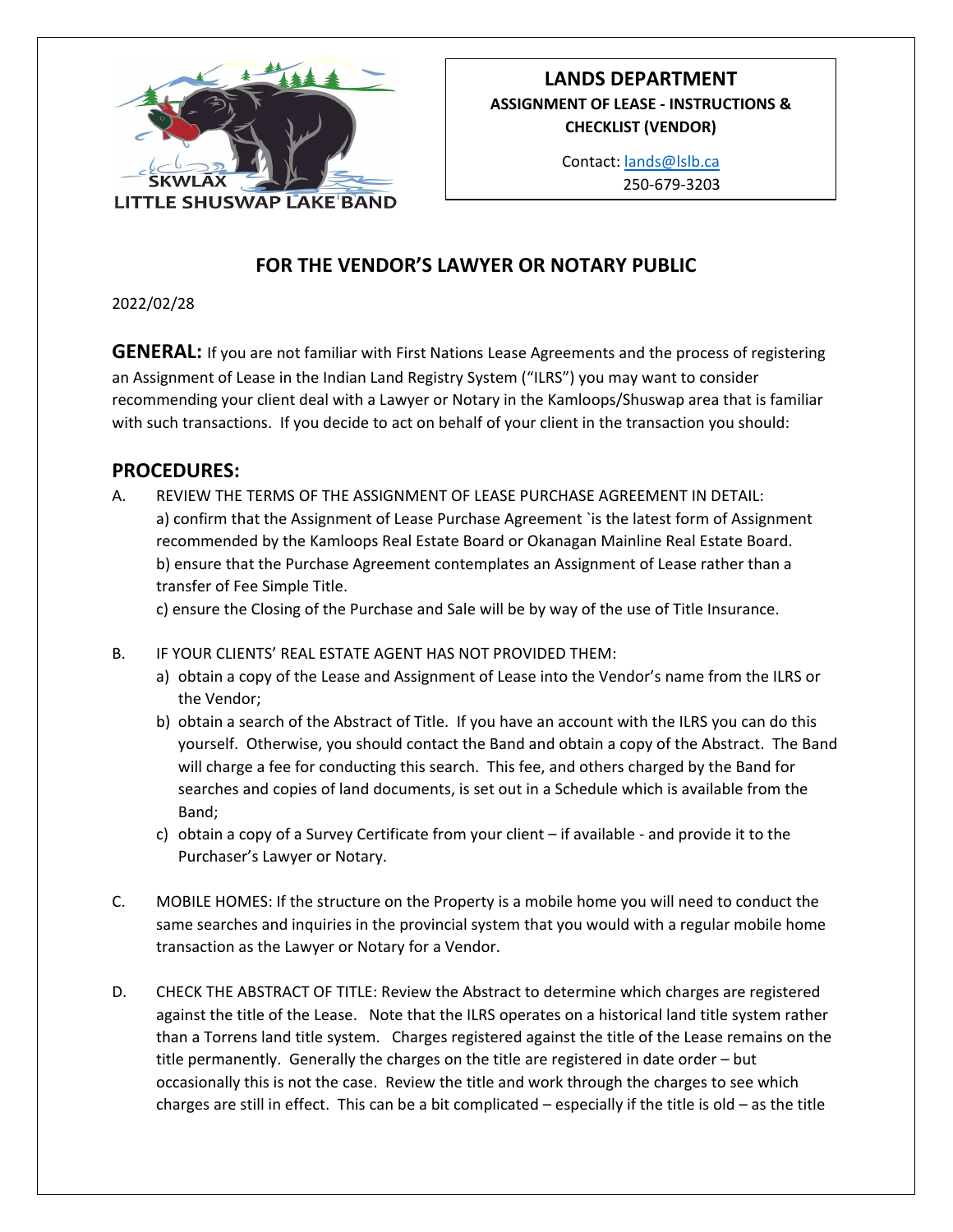can be many pages long. The purpose of this review is to determine if there are any charges on the title that your client is obliged to have discharged prior to or at the time of the Closing.

- E. TYPE OF LEASE: Review the terms of the Assignment of Lease Purchase Agreement in detail to ensure that it reflects the terms of the Agreement as understood by your client. Confirm the Term of the Lease and whether it is a Prepaid Lease or a Periodic Payment Lease with annual lease payments.
- F. PERMITTED USES: Review the Lease to determine the permitted uses allowed under the terms of the Lease. In addition, the Lease might contain a Schedule which shows the buildings and/or structures permitted on the Property at the time the Lease was granted. If there are additional buildings or structures presently on the Property you will want to ensure that they have been approved by the Band through the issuance of a Building Permit or other Band document.
- G. EXECUTION OF DOCUMENTS: Attend to the execution of the following Assignment documents by your clients, as prepared by the Purchaser's Lawyer or Notary:
	- a) Assignment of Lease (4 copies);
	- b) Consent Assignment Agreement (4 copies) Note- not required for an Assignment of a Scotch Creek No. I.R.#4 Lease;
	- c) [Assessment of Matrimonial Real Property and](https://www.sac-isc.gc.ca/DAM/DAM-ISC-SAC/DAM-FNDNG/STAGING/texte-text/assesment_matrimonial_Real_prop_statutary_declaration_filable_1560870441989_eng.pdf) Statutory Declaration Document (4 copies);
	- d) Vendor's Statement of Adjustments.

All 4 copies of the Assignment of Lease, Consent Assignment Agreement (where required) Matrimonial Declaration and must be signed and returned to the Purchaser's Lawyer or Notary. The Affidavit of Witness must be completed on all four copies and your notary seal must be affixed to all of them. The documents must be returned to the Purchaser's Lawyer or Notary in a timely fashion to allow for the Closing.

- H. DISCHARGING AND PAYING OUT CHARGES: The Vendor is responsible to obtain and register a discharge of any charge on the title that the Purchaser has not agreed to accept. In general this will be any Mortgages registered on the title. It is your responsibility to payout the Vendor's Mortgage from the sale proceeds;
	- a) Prepare the Discharge of Mortgage and Affidavit of Execution;
	- b) Provide the Discharge of Mortgage and Affidavit of Execution to the Vendor's financial institution for execution;
	- c) Provide the four copies of the Discharge to LSLB Lands Department along with the appropriate fees. The Band will forward the discharge documents to the Indian Land Registry for registration.
	- d) Provide a copy of the registered Discharge of Mortgage to the Purchaser's Lawyer or Notary in due course.